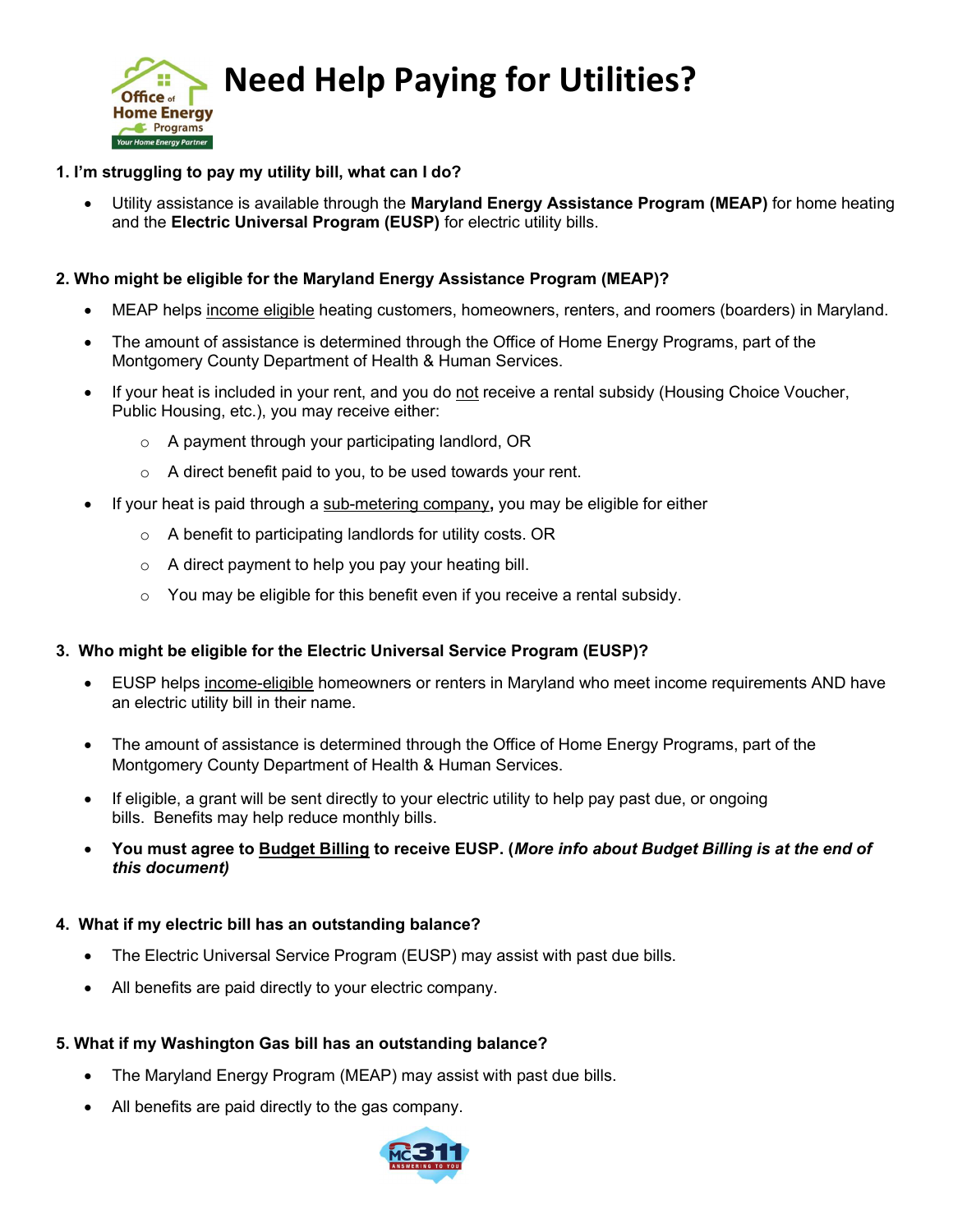

## Need Help Paying for Utilities?

## 6. How do I apply?

- Applications are at www.Montgomerycountymd.gov/ohep
- Or you may apply online at https://mydhrbenefits.dhr.state.md.us.
- You may mail an application to 1301 Piccard Dr., 4<sup>th</sup> Floor, Rockville, MD 20850,
- You may email an application to ohep@montgomerycountymd.gov
- You may fax an application to 240-777-4099

## 7. Do I need to have a Social Security number to apply?

- You do not need a social security number to apply, but there does need to be someone living in the household who is a legal resident, with a social security number.
- Eligibility is based on the number of people living in the household with legal status.
- Income for ALL household members is used to determine the amount of the benefit.

## 8. Does MEAP effect my eligibility for Electric Universal Program (EUSP)?

No, if you qualify for both MEAP and EUSP, both benefits may be received

## 9. How do I know if I might be eligible? How long does it take to find out? How will I know the status?

- Eligibility guidelines and the required documents are at www.Montgomerycountymd.gov/ohep
- You may follow up by contacting our office by email, ohep@montgomerycountymd.gov or by calling 240-777-4450 (MD RELAY 711).
- Processing is usually within 45 days, but may be slightly delayed, because more people are applying.
- Visit www.myohepstatus.org to check on the status of your application, or, contact our office by email, ohep@montgomerycountymd.gov or by calling 240-777-4450 (MD RELAY 711).

#### 10. How often am I eligible to receive this benefit?

- The program year is from July 1-June 30, so you may receive a benefit only once during that annual period.
- If you receive a benefit in May, you may reapply in July for the new year.